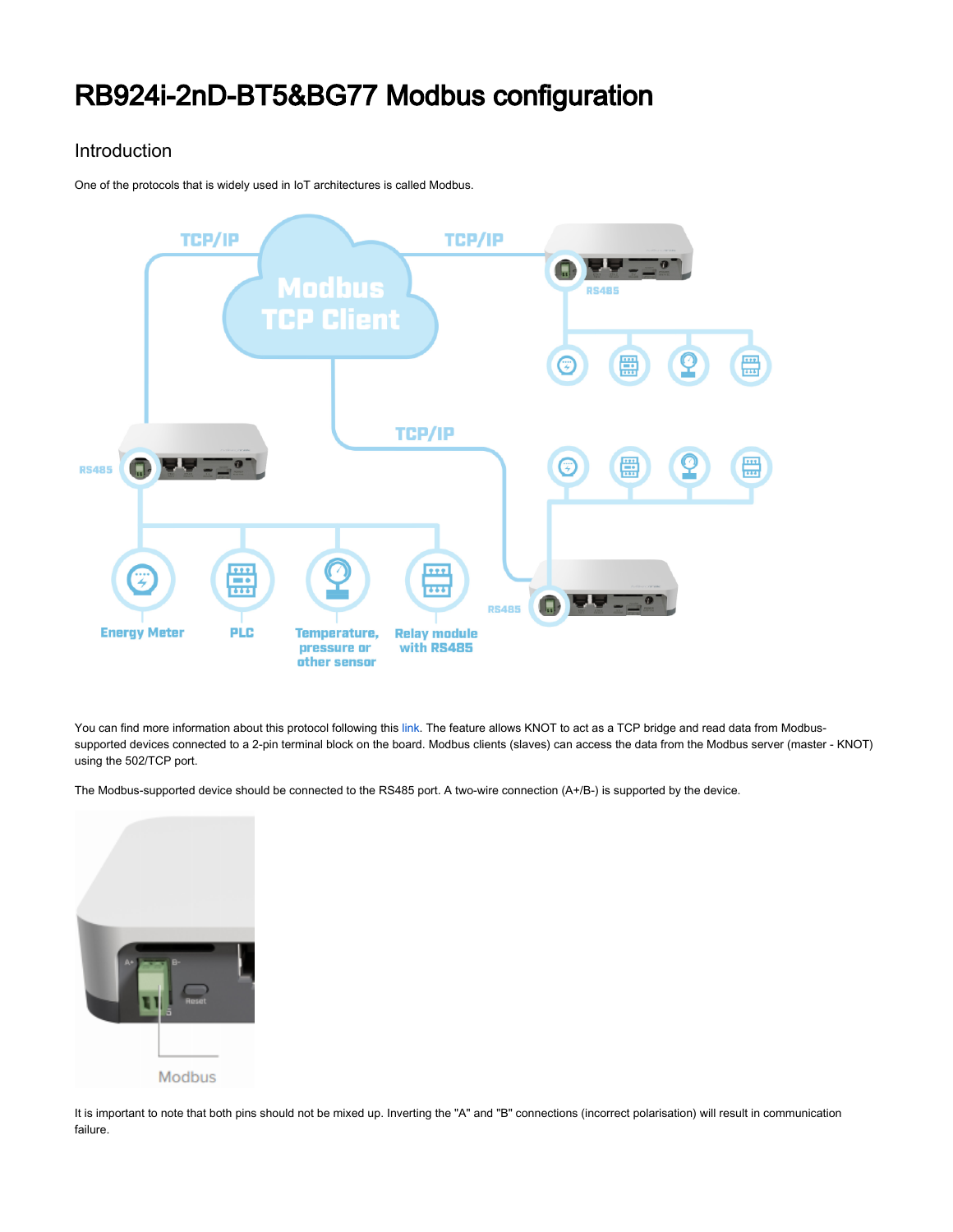Another thing to keep in mind is Modbus cable distance. If the cable length is less than 50 meters - there should be no issues. If 50+ meters cable is used, 120 Ohm termination resistance should be installed at the end of the cable.

#### **Configuration**

Once the board is connected to the Modbus device, the only thing that needs to be altered/checked in the settings is the "Modbus" port configuration:

| [admin@MikroTik] > /port print |             |                  |        |           |
|--------------------------------|-------------|------------------|--------|-----------|
| Flags: I - inactive            |             |                  |        |           |
| #                              | DEVICE NAME | CHANNELS USED-BY |        | BAUD-RATE |
|                                | modbus      |                  | 9600   |           |
|                                | modem       | Б.               | 115200 |           |

By default, a port with the name "modbus" is assigned to the Modbus service, but the service itself is disabled. In order to activate the "Modbus" service, you need to issue the command, as shown below:

```
[admin@MikroTik] > /iot modbus print 
       disabled: yes
  hardware-port: modbus
       tcp-port: 502
        timeout: 1000ms
[admin@MikroTik] > /iot modbus set disabled=no
```
Additionally, since the Modbus clients communicate with the Modbus server using TCP(502)/IP protocol, you need to make sure that the IP address is configured accordingly and that this IP+502 TCP port is accessible from the outside (in case "slave" devices are connecting from the WAN side). You can find information on how to configure the firewall using the firewall [manual](https://help.mikrotik.com/docs/display/ROS/Basic+Concepts).

#### Modbus clients

In order to send commands to the end-device, Modbus Client should be used. You can use any Modbus Client software (there are plenty on the internet) or it can be easily written/configured in Python. Run the software and make sure that TCP/IP (502 port) connection gets established.

#### Modbus TCP packet structure

You can find more information on Modbus packet structure using [this link.](https://en.wikipedia.org/wiki/Modbus#Frame_formats)

The query packet consists of Transaction ID, Protocol, Length, Unit ID, Function Code and Function Parameters fields and the maximum size is 260 bytes.

- Transaction ID integer from 0 to 65535 used to identify the answer to the specific query;
- Protocol 0x0000 stands for Modbus;
- Length shows how many bytes will follow the Length field;
- Unit ID usually called "Device address", 0x00-0xff. Each end-device in the specific system should have a unique ID;
- Function Code describes which function will be called. Each device has multiple registers and these functions are used to interact with the registers. Codes are defined by the standards but the manufacturers can also implement their own functions with specific codes;
- Function Parameters usually specifies register address, data length and data to be written in case the "write" function is used.

Default Unit ID, Function Codes and Parameters can be found in the datasheet for the specific product. Answer messages are structured similarly and should be described in the product-datasheet as well.

## Reading MODBUS data using RouterOS

As of this moment, you can only read function code "3" output values. So if the connected MODBUS device can give a response to a Function Code 3 (read Analog Output Holding Registers) command → you can get/print it in the RouterOS terminal, like so:

```
[admin@device] > {:local output [/iot modbus read-holding-registers slave-id=0x03 num-regs=0x1 reg-addr=0x0 as-
value once];:put [($output->"values")]}
2349
[admin@device] > {:local output [/iot modbus read-holding-registers slave-id=0x03 num-regs=0x5 reg-addr=0x0 as-
value once];:put [($output->"values")]}
2353;3;500;75;38
```